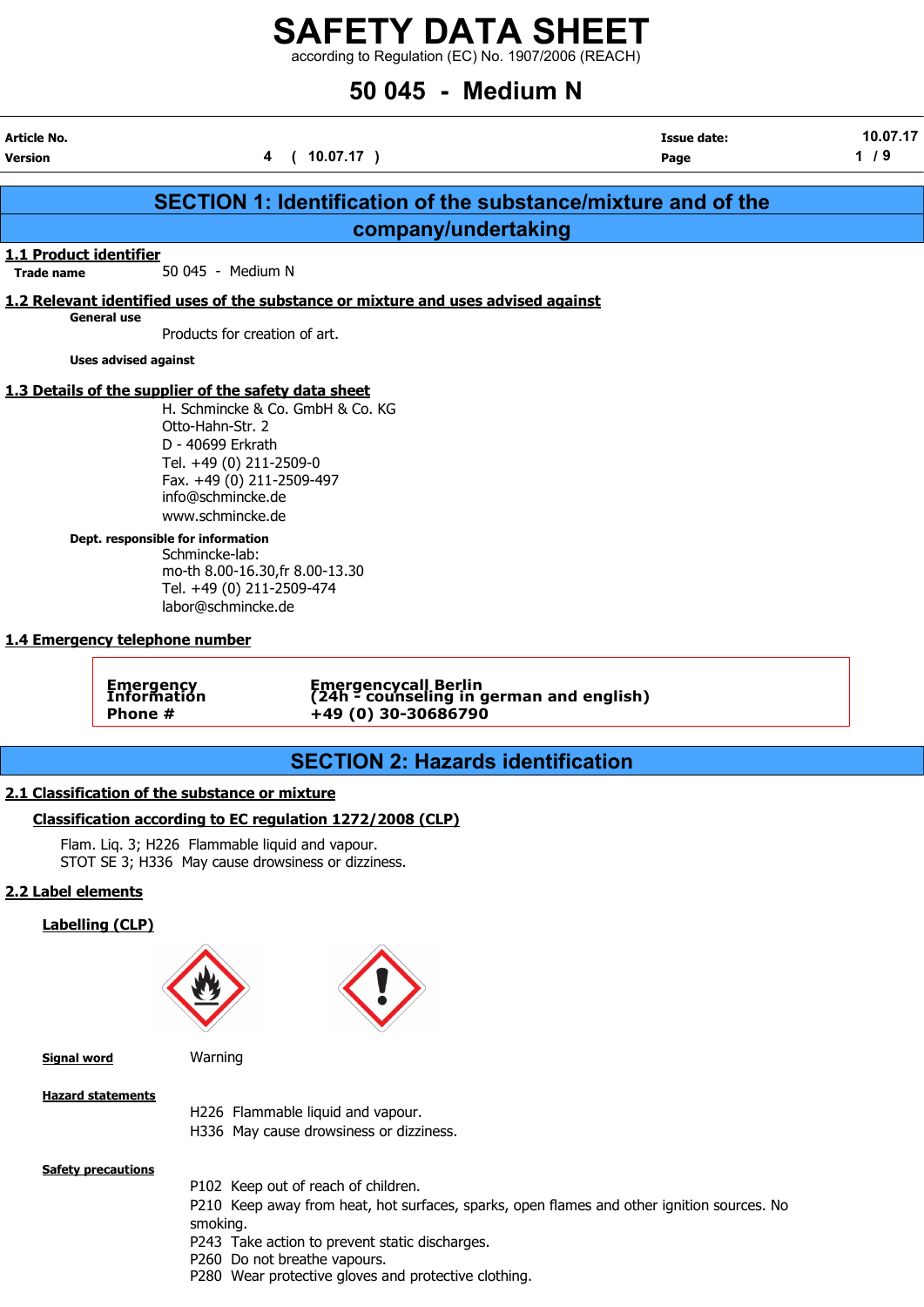according to Regulation (EC) No. 1907/2006 (REACH)

# 50 045 - Medium N

| Article No.    |              | <b>Issue date:</b> | 10.07.17 |
|----------------|--------------|--------------------|----------|
| <b>Version</b> | 4 ( 10.07.17 | Page               | 79       |

P303+P361+P353 IF ON SKIN (or hair): Take off immediately all contaminated clothing. Rinse skin with water [or shower].

## 2.3 Other hazards

Repeated exposure may cause skin dryness or cracking. (EUH066) Contains phthalic anhydride. May produce an allergic reaction. (EUH208)

# SECTION 3: Composition / information on ingredients

## 3.1 Substances

Chemical characterisation

White spirit Alkyd resin acrylic resin

CAS-Number EINECS / ELINCS / NLP EU index number Customs tariff number REACH registration No. RTECS-no. Hazchem-Code CI-Number

## 3.2 Mixtures

CAS: 64742-48-9 CAS: 64742-49-0 REACH: 01-2119457273-39-xxxx REACH: 01-2119471843-32-xxx

#### Substance 3

naphta (petroleum), hydrotreated heavy: 2,5 - < 5,0 % CAS: 64742-48-9 REACH: 01-2119463258-33-xxx Asp. Tox. 1; H304 / Flam. Liq. 3; H226 / STOT SE 3; H336 / EUH066

Substance 1 and 2 Substance 2 and 3 Substance 2 and 3 Substance 2 and 3 Substance 2 and 3 Substance 2 naphta (petroleum), hydrotreated heavy: 25 - < 50 % naphta (petroleum), hydrotreated light: 10 - < 25 % Asp. Tox. 1; H304 / EUH066 **Aquatic Chronic 3; H412 / Asp. Tox. 1; H304** / Flam. Liq. 3; H226 / STOT SE 3; H336 / EUH066

#### Additional information

# SECTION 4: First aid measures

# 4.1 Description of first aid measures

# General information

# In case of inhalation

Move victim to fresh air, put at rest and loosen restrictive clothing. Seek medical attention if problems persist.

# In case of skin contact

Thoroughly wash skin with soap and water. Seek medical attention if irritation persists.

## After eye contact

Immediately flush eyes with plenty of flowing water for 10 to 15 minutes holding eyelids apart. Seek medical attention if irritation persists.

# After swallowing

If swallowed, seek medical advice immediately and show this container or label.

# 4.2 Most important symptoms and effects, both acute and delayed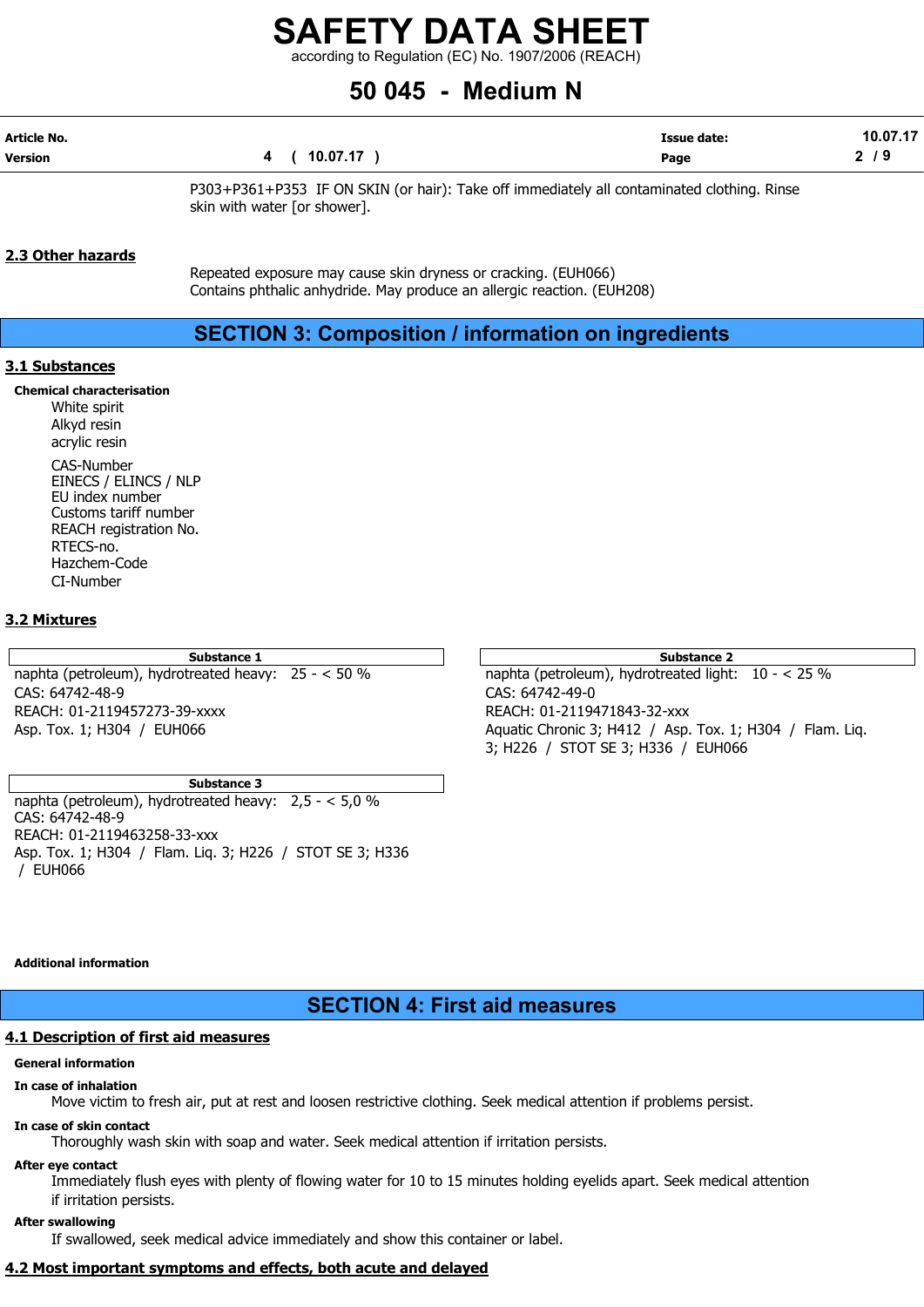according to Regulation (EC) No. 1907/2006 (REACH)

# 50 045 - Medium N

| Article No. |  |              | <b>Issue date:</b> | 10.07.17 |
|-------------|--|--------------|--------------------|----------|
| Version     |  | 4 ( 10.07.17 | Page               | , J      |

# 4.3 Indication of any immediate medical attention and special treatment needed

# SECTION 5: Firefighting measures

#### 5.1 Extinguishing media

Suitable extinguishing media

This material is combustible, but will not ignite readily. Co-ordinate fire-fighting measures to the fire surroundings.

Extinguishing media which must not be used for safety reasons

## 5.2 Special hazards arising from the substance or mixture

May form dangerous gases and vapours in case of fire.

#### 5.3 Advice for firefighters

Special protective equipment for firefighters

Additional information

# SECTION 6: Accidental release measures

#### 6.1 Personal precautions, protective equipment and emergency procedures

Avoid contact with skin, eyes, and clothing. Wear personal protection equipment.

## 6.2 environmental precautions

# 6.3 Methods and material for containment and cleaning up

Methods for cleaning up

Collect mechanically using liquid-binding material (sand, diatomaceous earth, universal binding agents). Dispose of waste in accordance with local, state, and federal regulations.

Additional information

## 6.4 Reference to other sections

# SECTION 7: Handling and storage

#### 7.1 Precautions for safe handling

Advices on safe handling

No special measures are required.

Precautions against fire and explosion

## 7.2 Conditions for safe storage, including any incompatibilities

# Requirements for storerooms and containers

Hints on joint storage Storage class Further details

## 7.3 Specific end use(s)

# SECTION 8: Exposure controls/personal protection

#### 8.1 Control parameters

64742-48-9 naphta (petroleum), hydrotreated heavy

| DEU        | T   WEL                                | $100,000$ mg/kg             |  |
|------------|----------------------------------------|-----------------------------|--|
| DEU        | ''   WEL                               | $600,000$ mg/m <sup>3</sup> |  |
| 64742-48-9 | naphta (petroleum), hydrotreated heavy |                             |  |
| DEU        | T WEL                                  | $600,000$ mg/m <sup>3</sup> |  |

#### 8.2 Exposure controls

Occupational exposure controls

Respiratory protection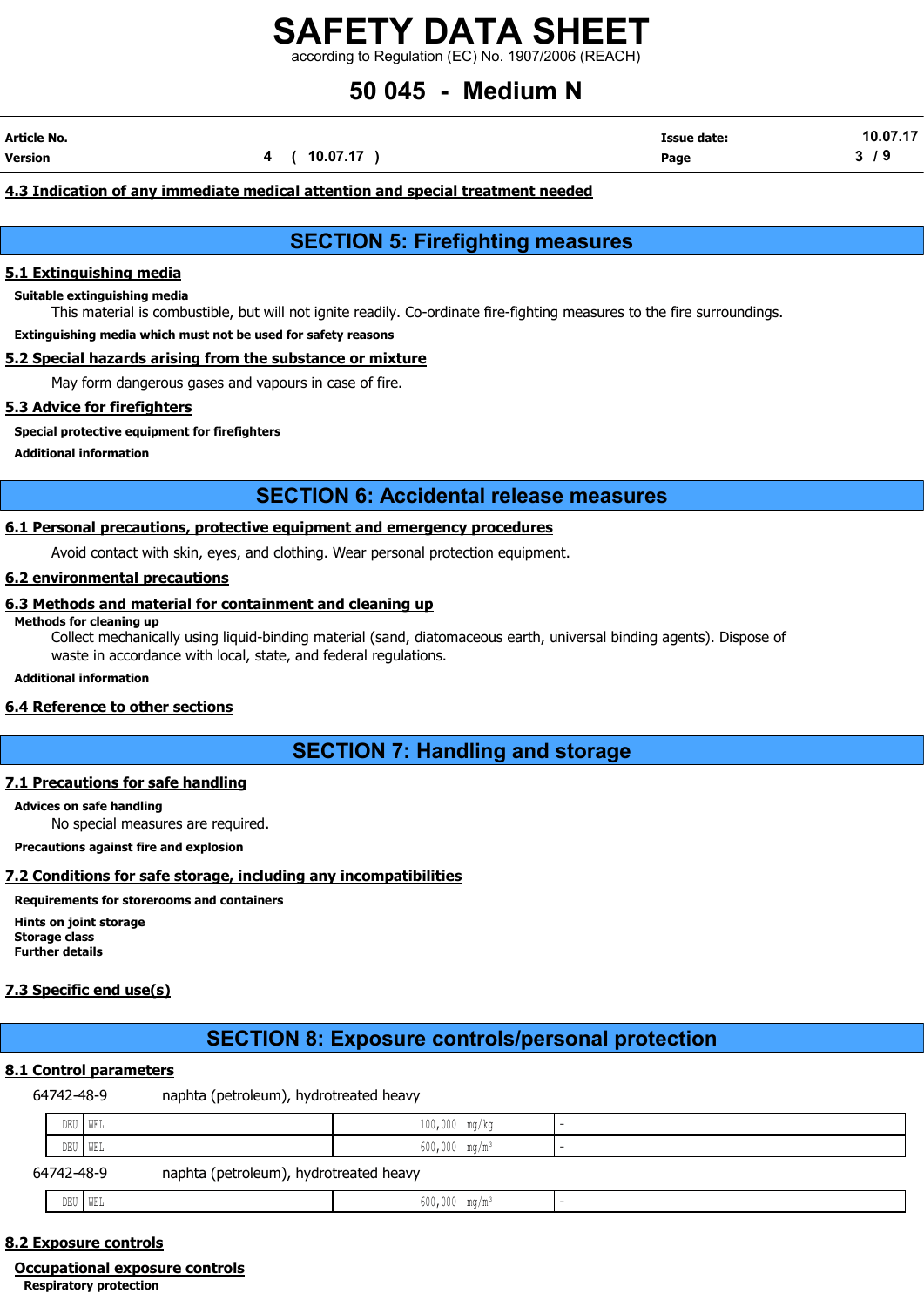according to Regulation (EC) No. 1907/2006 (REACH)

# 50 045 - Medium N

| Article No. |                        | Issue date: | <b>10 07 17</b> |
|-------------|------------------------|-------------|-----------------|
| Version     | 10 07 17<br>. <i>.</i> | Page        |                 |

With correct and proper use, and under normal conditions, breathing protection is not required. Respiratory protection must be worn whenever the WEL levels have been exceeded. Combination filtering device (EN 14387) Use filter type A (= against vapours of organic substances)

#### Hand protection

Qualified materials:

Nitrile rubber

Layer thickness > 0,35 mm

Breakthrough time > 480 min Ultranitril 492 - MAPA GmbH, Industriestraße 21- 25, D-27404 Zeven, Internet: www.mapa-pro.de

All information was derived in accordance with EU directive 89/686/EWG and the resultant EN 374 in cooperation with MAPA GmbH. This recommendation applies exclusively to the product and use named in Section 1. In the event of commingling or deviating conditions, contact the suppliers of CE-approved gloves. This information is abased on our current state of knowledge and describes the security standards applicable to our product for the purpose provided.

#### Eye protection

**Goggles** 

Body protection

Wear suitable protective clothing. Wash contaminated clothing prior to re-use.

# General protection and hygiene measures

Handle in accordance with good industrial hygiene and safety practice. Wash hands thoroughly after handling.

# SECTION 9: Physical and chemical properties

# 9.1 information on basic physical and chemical properties

| Form                                                                 | liquid                |                            |       |  |  |  |  |  |  |
|----------------------------------------------------------------------|-----------------------|----------------------------|-------|--|--|--|--|--|--|
| Colour                                                               | weak yellowish, clear |                            |       |  |  |  |  |  |  |
| Odour                                                                | aromatic              |                            |       |  |  |  |  |  |  |
|                                                                      |                       | min                        | max   |  |  |  |  |  |  |
| Initial boiling point and                                            |                       |                            |       |  |  |  |  |  |  |
| boiling range                                                        |                       |                            |       |  |  |  |  |  |  |
|                                                                      |                       |                            |       |  |  |  |  |  |  |
| Melting point/freezing point                                         |                       | 35 °C                      | 45 °C |  |  |  |  |  |  |
| Flash point/flash point range                                        |                       |                            |       |  |  |  |  |  |  |
| <b>Flammability</b>                                                  |                       |                            |       |  |  |  |  |  |  |
| <b>Ignition temperature</b>                                          |                       |                            |       |  |  |  |  |  |  |
| <b>Auto-ignition temperature</b>                                     |                       |                            |       |  |  |  |  |  |  |
| <b>Explosion limits</b>                                              |                       |                            |       |  |  |  |  |  |  |
| <b>Refraction index</b>                                              |                       |                            |       |  |  |  |  |  |  |
| Partition coefficient: n-octanol/water<br><b>Danger of explosion</b> |                       |                            |       |  |  |  |  |  |  |
| <b>Vapour pressure</b>                                               |                       |                            |       |  |  |  |  |  |  |
| <b>Density</b>                                                       |                       | $0.87$ g/ml                |       |  |  |  |  |  |  |
| <b>PH</b> value                                                      |                       |                            |       |  |  |  |  |  |  |
|                                                                      |                       |                            |       |  |  |  |  |  |  |
| <b>Viscosity dynamic of</b>                                          |                       |                            |       |  |  |  |  |  |  |
|                                                                      |                       |                            |       |  |  |  |  |  |  |
| Viscosity dynamic up to                                              |                       |                            |       |  |  |  |  |  |  |
|                                                                      |                       |                            | 40 °C |  |  |  |  |  |  |
| <b>Viscosity kinematic of</b>                                        |                       | 58 mm <sup>2</sup> /s      |       |  |  |  |  |  |  |
| Viscosity kinematic up to                                            |                       | $63 \text{ mm}^2/\text{s}$ | 40 °C |  |  |  |  |  |  |
|                                                                      |                       |                            |       |  |  |  |  |  |  |

# 9.2 Other information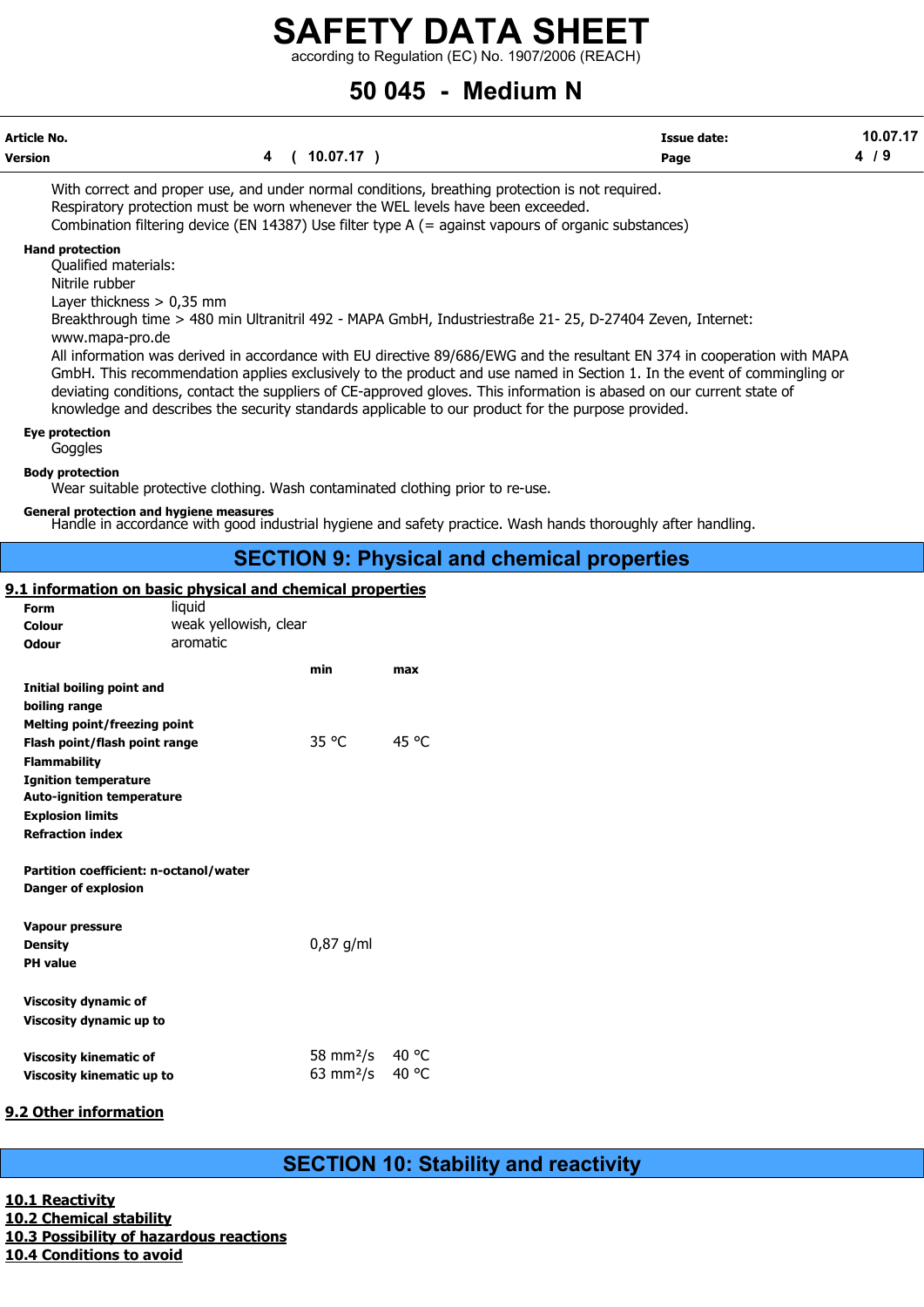# 50 045 - Medium N

| Article No.                 | 10.07.17 |  | Issue date: | 10.07.17 |
|-----------------------------|----------|--|-------------|----------|
| Version                     |          |  | Page        | 5/9      |
| 10.5 Incompatible materials |          |  |             |          |

strong oxidizing agents

# 10.6 Hazardous decomposition products

| naphta (petroleum), hydrotreated heavy | 64742-48-9 |  |  |  |
|----------------------------------------|------------|--|--|--|
|----------------------------------------|------------|--|--|--|

|                         |                                                          |                                        | 50 045 - Medium N                             |               | according to Regulation (EC) No. 1907/2006 (REACH) |                            |        |                 |
|-------------------------|----------------------------------------------------------|----------------------------------------|-----------------------------------------------|---------------|----------------------------------------------------|----------------------------|--------|-----------------|
| ٧o.                     |                                                          | 4 ( 10.07.17 )                         |                                               |               |                                                    | <b>Issue date:</b><br>Page |        | 10.07.17<br>5/9 |
| strong oxidizing agents | ncompatible materials<br>azardous decomposition products |                                        |                                               |               |                                                    |                            |        |                 |
| 64742-48-9              | oral                                                     | LD50                                   | naphta (petroleum), hydrotreated heavy<br>Rat | $\rightarrow$ | 5000,000                                           |                            |        |                 |
|                         | inhalative                                               | LC50                                   | Rat                                           | $\,>\,$       | 4900,000                                           | mg/kg<br>$mg/m^3$          | (4h)   |                 |
|                         | dermal                                                   | LD50                                   | Rabbit                                        | $\rightarrow$ | 5000,000                                           | mg/kg                      |        |                 |
| 64742-49-0              |                                                          | naphta (petroleum), hydrotreated light |                                               |               |                                                    |                            |        |                 |
|                         | oral                                                     | LD50                                   | Rat                                           | $\,>\,$       | 5000,000                                           | mg/kg                      |        |                 |
|                         | dermal                                                   | LD50                                   | Rabbit                                        | $\rightarrow$ | 5000,000                                           | mg/kg                      | $\sim$ |                 |
| 64742-48-9              |                                                          |                                        | naphta (petroleum), hydrotreated heavy        |               |                                                    |                            |        |                 |
|                         | oral                                                     | LD50                                   | Rat                                           | $\rightarrow$ | 5000,000                                           | mg/kg                      |        |                 |
|                         | dermal                                                   | LD50                                   | Rabbit                                        | $\rightarrow$ | 5000,000                                           | mg/kg                      |        |                 |
|                         |                                                          |                                        | <b>SECTION 11: Toxicological information</b>  |               |                                                    |                            |        |                 |
|                         |                                                          | nformation on toxicological effects    |                                               |               |                                                    |                            |        |                 |

# 64742-48-9 naphta (petroleum), hydrotreated heavy

| oral   | T <sub>D</sub><br>∪רחת | Rat         | 5000,000 | mg/kg |  |
|--------|------------------------|-------------|----------|-------|--|
| dermal | LD50                   | Rabbit<br>. | 5000,000 | mg/kg |  |

# SECTION 11: Toxicological information

# 11.1 Information on toxicological effects

## Practical experience

## General remarks

## Toxicological tests

| 64742-48-9                                                                                                                |                                          |                                        | naphta (petroleum), hydrotreated heavy       |               |          |       |       |  |
|---------------------------------------------------------------------------------------------------------------------------|------------------------------------------|----------------------------------------|----------------------------------------------|---------------|----------|-------|-------|--|
|                                                                                                                           | oral                                     | LD50                                   | Rat                                          | $\rightarrow$ | 5000,000 | mg/kg |       |  |
|                                                                                                                           | dermal                                   | LD50                                   | Rabbit                                       | $\rightarrow$ | 5000,000 | mg/kg |       |  |
|                                                                                                                           |                                          |                                        | <b>SECTION 11: Toxicological information</b> |               |          |       |       |  |
|                                                                                                                           | 1.1 Information on toxicological effects |                                        |                                              |               |          |       |       |  |
| <b>Acute toxicity</b><br>In case of inhalation<br><b>After swallowing</b><br>In case of skin contact<br>After eye contact |                                          |                                        |                                              |               |          |       |       |  |
| <b>Practical experience</b>                                                                                               |                                          |                                        |                                              |               |          |       |       |  |
| <b>General remarks</b>                                                                                                    |                                          |                                        |                                              |               |          |       |       |  |
| <b>Coxicological tests</b>                                                                                                |                                          |                                        |                                              |               |          |       |       |  |
|                                                                                                                           |                                          |                                        |                                              |               |          |       |       |  |
| 64742-48-9                                                                                                                |                                          |                                        | naphta (petroleum), hydrotreated heavy       |               |          |       |       |  |
|                                                                                                                           |                                          | LC50                                   | fish                                         | $\rightarrow$ | 1000,000 | mg/1  |       |  |
|                                                                                                                           |                                          | LC50                                   | Algae                                        | $\rightarrow$ | 1000,000 | mg/1  |       |  |
| 64742-49-0                                                                                                                |                                          | naphta (petroleum), hydrotreated light |                                              |               |          |       |       |  |
|                                                                                                                           |                                          | LC50                                   | fish                                         | $\rightarrow$ | 100,000  | mg/1  | (48h) |  |
|                                                                                                                           |                                          | LC50                                   | Daphnia magna (Big water                     |               | 100,000  | mg/1  | (96h) |  |
| 64742-48-9                                                                                                                |                                          |                                        | naphta (petroleum), hydrotreated heavy       |               |          |       |       |  |
|                                                                                                                           |                                          | LC50                                   | fish                                         | $\,>\,$       | 1000,000 | mg/1  | (96h) |  |
|                                                                                                                           |                                          |                                        |                                              |               |          |       |       |  |
|                                                                                                                           |                                          |                                        | <b>SECTION 12: Ecological information</b>    |               |          |       |       |  |
| <u> 12.1 Toxicity</u>                                                                                                     |                                          |                                        |                                              |               |          |       |       |  |
| <b>Aquatic toxicity</b><br><b>Water Hazard Class</b>                                                                      | $\overline{2}$                           |                                        |                                              |               |          |       |       |  |

# SECTION 12: Ecological information

12.1 Toxicity

Aquatic toxicity water Hazard Class 2 WGK catalog number General information

## 12.2 Persistence and degradability

Further details Oxygen demand

# 12.3 Bioaccumulative potential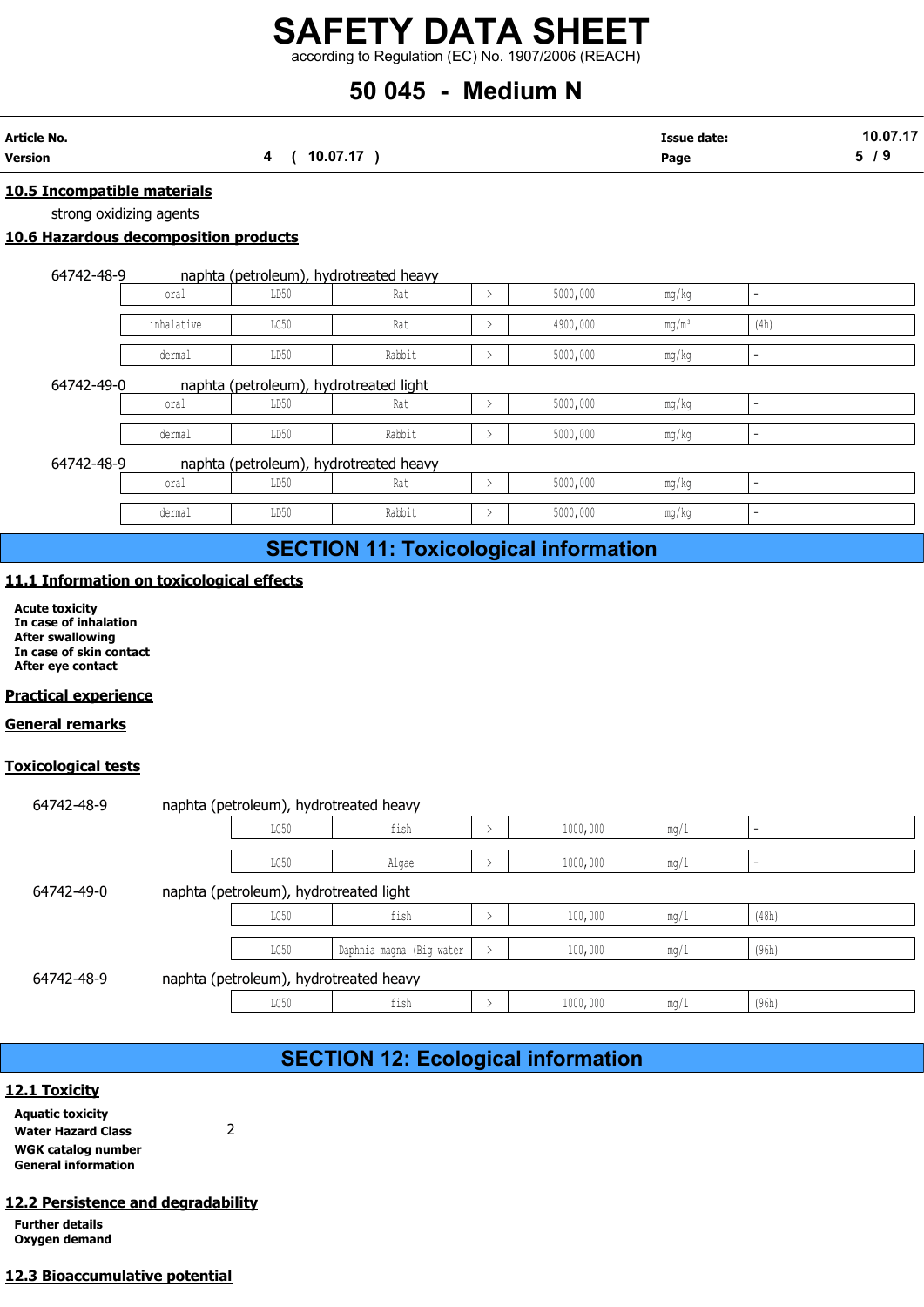according to Regulation (EC) No. 1907/2006 (REACH)

# 50 045 - Medium N

| Article No. |          | <b>Issue date:</b> | 10.07.17 |
|-------------|----------|--------------------|----------|
| Version     | 10.07.17 | Page               | 6<br>. J |

Bioconcentration factor (BCF) Partition coefficient: n-octanol/water

# 12.4 Mobility in soil

No data available

12.5 Results of PBT and vPvB assessment

No data available

# 12.6 Other adverse effects

General information

#### Ecotoxicological effects

SECTION 13: Disposal considerations

# 13.1 Waste treatment methods

## **Product**

Waste key number

080111 080111\* waste paint and varnish containing organic solvents or other dangerous substances Recommendation

#### Contaminated packaging Waste key number Recommendation

# Additional information

# SECTION 14: Transport information

# 14.1 UN number

1263

# 14.2 UN proper shipping name

| ADR, ADN   | Paint related material |
|------------|------------------------|
| IMDG, IATA | PAINT RELATED MATERIAL |

## 14.3 Transport hazard class(es)

| ADR, ADN    | 3                                                 |                            |
|-------------|---------------------------------------------------|----------------------------|
| <b>IMDG</b> | 3                                                 |                            |
| <b>IATA</b> | 3                                                 |                            |
|             | <b>14.4 Packing group</b>                         |                            |
|             | ĦТ                                                |                            |
|             | <b>14.5 Environmental hazards</b>                 |                            |
|             | <b>Marine Pollutant - IMDG</b>                    | No.                        |
|             | <b>Marine Pollutant - ADN</b>                     |                            |
|             | 14.6 Special precautions for user                 |                            |
|             | <b>Land transport</b>                             |                            |
|             | <b>Code: ADR/RID</b>                              | F1.                        |
|             | <b>Kemmler-number</b>                             | 30                         |
|             | <b>Hazard label ADR</b>                           | 3                          |
|             | <b>Limited quantities</b>                         | 5L                         |
|             | <b>Contaminated packaging: Instructions</b>       | P001 - IBC03 - LP01 - R001 |
|             | <b>Contaminated packaging: Special provisions</b> | PP <sub>1</sub>            |
|             | Special provisions for packing together           | MP19                       |
|             | <b>Portable tanks: Instructions</b>               | T2                         |
|             |                                                   |                            |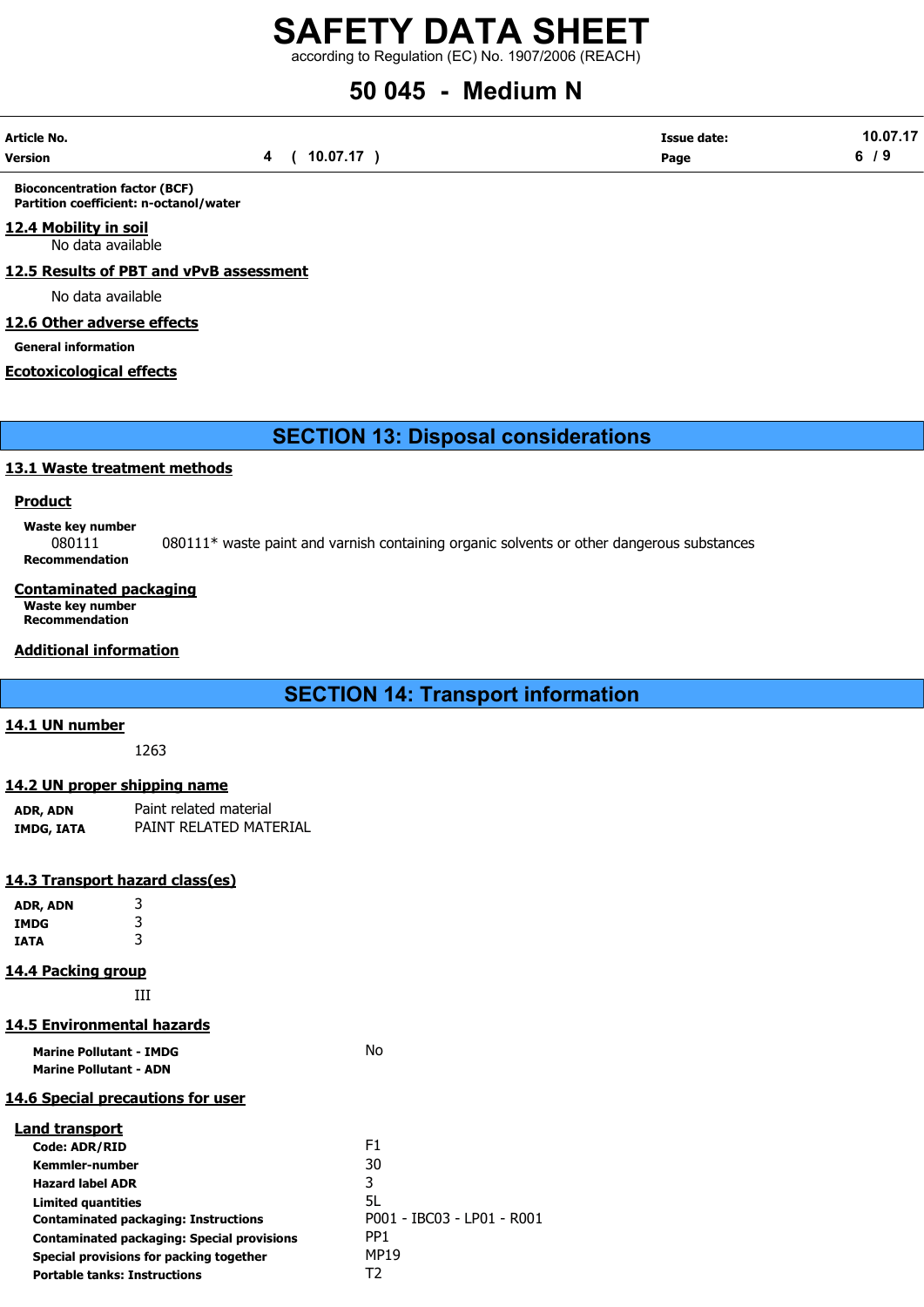# SAFETY DATA SHEET according to Regulation (EC) No. 1907/2006 (REACH)

# 50 045 - Medium N

| Article No.                                                                   |                              | <b>Issue date:</b> | 10.07.17<br>7/9 |
|-------------------------------------------------------------------------------|------------------------------|--------------------|-----------------|
| 4<br><b>Version</b><br>$\sqrt{2}$                                             | 10.07.17)                    | Page               |                 |
| <b>Portable tanks: Special provisions</b>                                     | TP1 - TP29                   |                    |                 |
| <b>Tank coding</b>                                                            | <b>LGBF</b>                  |                    |                 |
| <b>Tunnel restriction</b>                                                     | D/E                          |                    |                 |
| <b>Remarks</b>                                                                |                              |                    |                 |
| EQ                                                                            | E <sub>1</sub>               |                    |                 |
| <b>Special provisions</b>                                                     | $163 - 367 - 650$            |                    |                 |
| <b>Inland waterway craft</b>                                                  |                              |                    |                 |
| <b>Hazard label</b>                                                           |                              |                    |                 |
| <b>Limited quantities</b>                                                     |                              |                    |                 |
| <b>Transport permitted</b>                                                    |                              |                    |                 |
| <b>Equipment necessary</b>                                                    |                              |                    |                 |
| <b>Ventilation</b>                                                            |                              |                    |                 |
| <b>Remarks</b>                                                                |                              |                    |                 |
| EQ                                                                            |                              |                    |                 |
| <b>Special provisions</b>                                                     |                              |                    |                 |
| Sea transport                                                                 |                              |                    |                 |
| <b>EmS</b>                                                                    | $F-E$ , S-E                  |                    |                 |
| <b>Special provisions</b>                                                     | 163 - 223 - 367 - 955        |                    |                 |
| <b>Limited quantities</b>                                                     | 5L                           |                    |                 |
| <b>Contaminated packaging: Instructions</b>                                   | P001 - LP01                  |                    |                 |
| <b>Contaminated packaging: Special provisions</b>                             | PP <sub>1</sub>              |                    |                 |
| <b>IBC: Instructions</b>                                                      | IBC03                        |                    |                 |
| <b>IBC: Provisions</b>                                                        | $\qquad \qquad \blacksquare$ |                    |                 |
| <b>Tank instructions IMO</b>                                                  |                              |                    |                 |
| <b>Tank instructions UN</b>                                                   | T <sub>2</sub>               |                    |                 |
| <b>Tank instructions Special provisions</b>                                   | TP1 - TP29                   |                    |                 |
| <b>Stowage and segregation</b>                                                | category A                   |                    |                 |
| <b>Properties and observations</b>                                            |                              |                    |                 |
| <b>Remarks</b>                                                                |                              |                    |                 |
| EQ                                                                            | E <sub>1</sub>               |                    |                 |
| Air transport                                                                 |                              |                    |                 |
| <b>Hazard</b>                                                                 | Flammable Liquid             |                    |                 |
| Passenger                                                                     | 355 (60L)                    |                    |                 |
| Passenger LQ                                                                  | Y344 (10L)                   |                    |                 |
| Cargo                                                                         | 366 (220L)                   |                    |                 |
| <b>ERG</b>                                                                    | 3L                           |                    |                 |
| <b>Remarks</b>                                                                |                              |                    |                 |
| EQ                                                                            |                              |                    |                 |
| <b>Special Provisioning</b>                                                   | A192                         |                    |                 |
|                                                                               |                              |                    |                 |
| 14.7 Transport in bulk according to Annex II of MARPOL 73/78 and the IBC Code |                              |                    |                 |
| No data available                                                             |                              |                    |                 |

# SECTION 15: Regulatory information

# 15.1 Safety, health and environmental regulations/legislation specific for the substance or mixture

# National regulations

# **Europe**

Contents of VOC [%] Contents of VOC [g/L] Further regulations, limitations and legal requirements

# **Germany**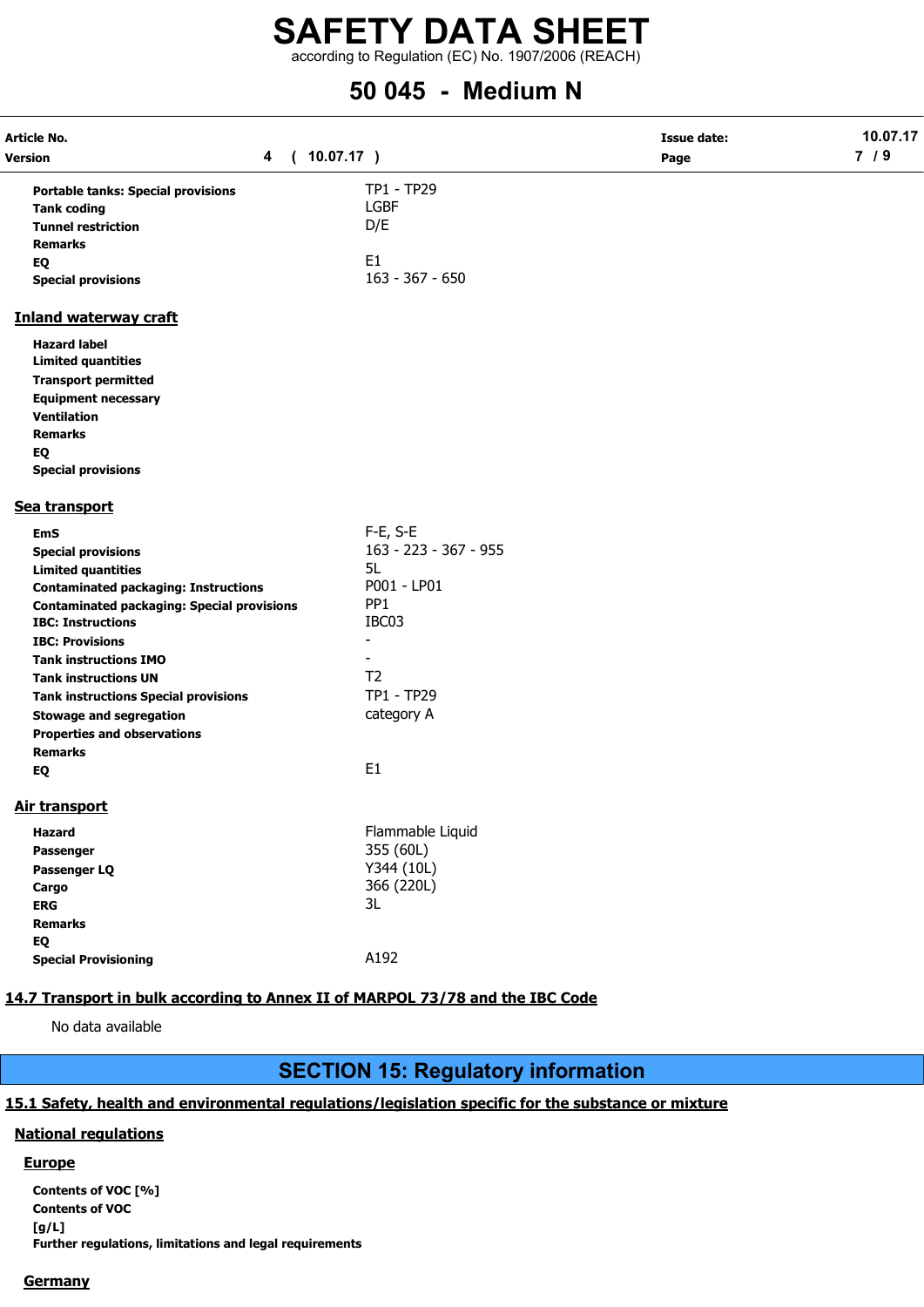according to Regulation (EC) No. 1907/2006 (REACH)

# 50 045 - Medium N

| Article No.    |                | <b>Issue date:</b> | 10.07.17 |
|----------------|----------------|--------------------|----------|
| <b>Version</b> | 4 ( 10.07.17 ) | Page               | 79       |

Storage class Water Hazard Class 2

WGK catalog number

Incident regulation

Information on working limitations

Further regulations, limitations and legal requirements

#### **Denmark**

Further regulations, limitations and legal requirements

#### **Hungary**

Further regulations, limitations and legal requirements

#### Great Britain

Further regulations, limitations and legal requirements

#### Switzerland

Contents of VOC [%]

 $\sim$  61 % Further regulations, limitations and legal requirements

#### USA

Further regulations, limitations and legal requirements Federal Regulations State Regulations

#### Japan

Further regulations, limitations and legal requirements

## Canada

Further regulations, limitations and legal requirements

## 15.2 Chemical Safety Assessment

# SECTION 16: Other information

#### Further information

| Hazard statements (CLP) | H226 Flammable liquid and vapour.                       |
|-------------------------|---------------------------------------------------------|
|                         | H304 May be fatal if swallowed and enters airways.      |
|                         | H336 May cause drowsiness or dizziness.                 |
|                         | H412 Harmful to aquatic life with long lasting effects. |

#### Further information

This information is abased on our current state of knowledge and describes the security standards applicable to our product for the purpose provided. The information provided here does not constitute a legally binding warranty of specific characteristics or of suitability for a specific application use of the product is thus to be adapted to the user's special conditions and checked by preliminary tests. We are thus unable to guarantee product characteristics or accept an liability for damage arising in connection with the use of our products.

#### Literature

For abbreviations and acronyms, see: ECHA Guidance on information requirements and chemical safety assessment, chapter R.20 (Table of terms and abbreviations).

#### Reason of change